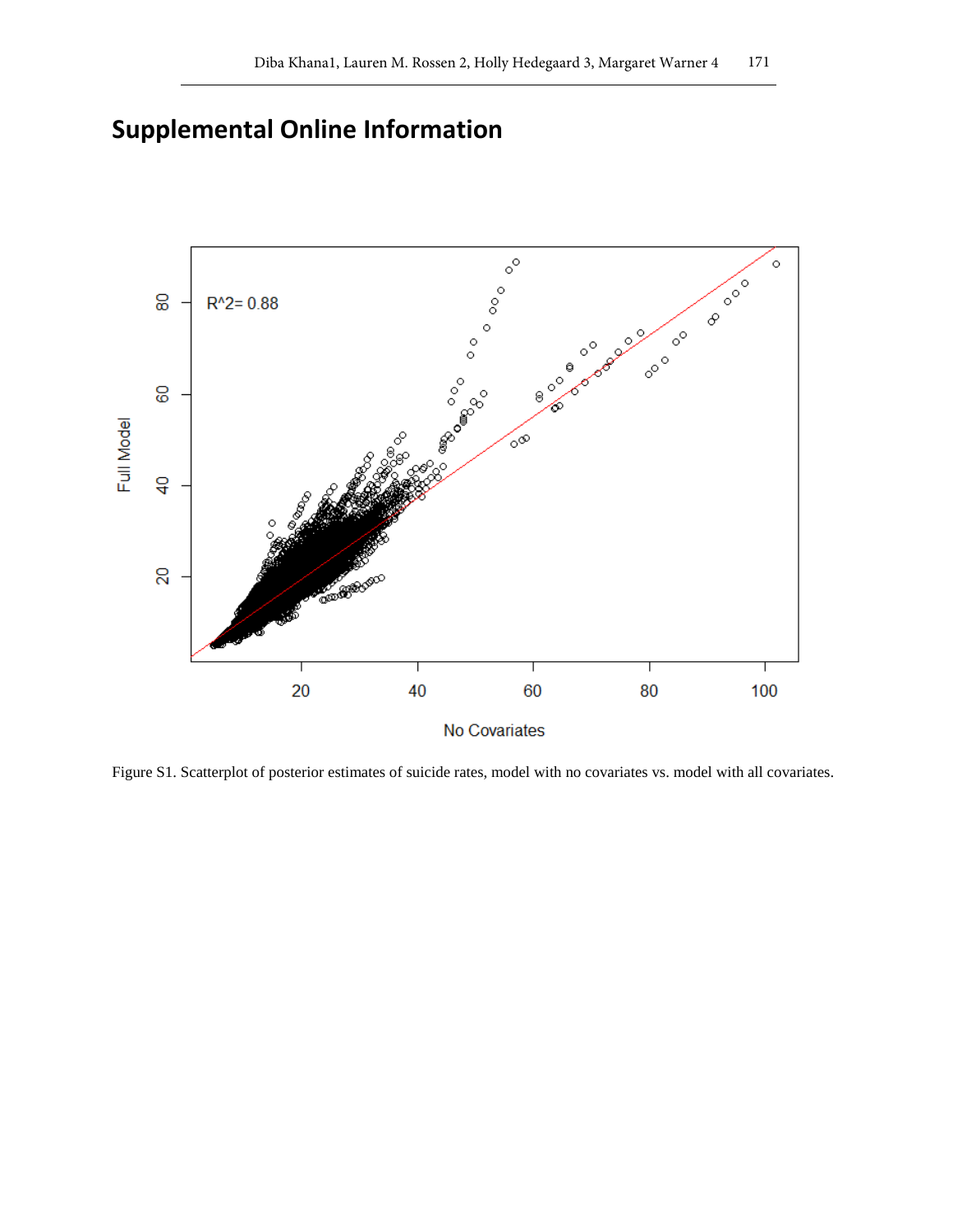

Figure S2. Suicide death rates in the U.S., 2005-2015. Mean county-level model-based estimates and direct estimates, weighted by county population size.

| Land area (sq mi)                 | Area Resource | Decennial Census, 2000, 2010 <sup>1</sup>   |
|-----------------------------------|---------------|---------------------------------------------|
|                                   | <b>Files</b>  |                                             |
| Mean household size               | Area Resource | Decennial Census, 2000, 2010                |
|                                   | Files         |                                             |
| Housing Unit Density per Square   | Area Resource | Decennial Census, 2000, 2010                |
| Mile                              | Files         |                                             |
| Median age                        | Area Resource | Decennial Census, 2000, 2010                |
|                                   | Files         |                                             |
| Median household income           | Area Resource | American Community Survey (ACS), 2006-2010, |
|                                   | <b>Files</b>  | 2009-2013                                   |
| Median home value                 | Area Resource | ACS, 2006-2010, 2009-2013                   |
|                                   | Files         |                                             |
| Median gross rent                 | Area Resource | ACS, 2006-2010, 2009-2013                   |
|                                   | <b>Files</b>  |                                             |
| % Housing Units with more than 1  | Area Resource | ACS, 2006-2010, 2009-2013                   |
| person/room                       | <b>Files</b>  |                                             |
| Percent American Indian or Alaska | Area Resource | Decennial Census, 2000, 2010                |
| Native                            | Files         |                                             |
| Median per capita income          | Area Resource | Regional Economic Information (REIS),       |
|                                   | Files         | 2005, 2010, 2011, 2012, 2013 <sup>2</sup>   |

| Table s1. Covariates and data sources. |
|----------------------------------------|
|----------------------------------------|

<sup>&</sup>lt;sup>1</sup> Estimates between 2000 and 2010 were linearly interpolated for each year.

<sup>&</sup>lt;sup>2</sup> Values from 2013 were carried forward for 2014 and 2015.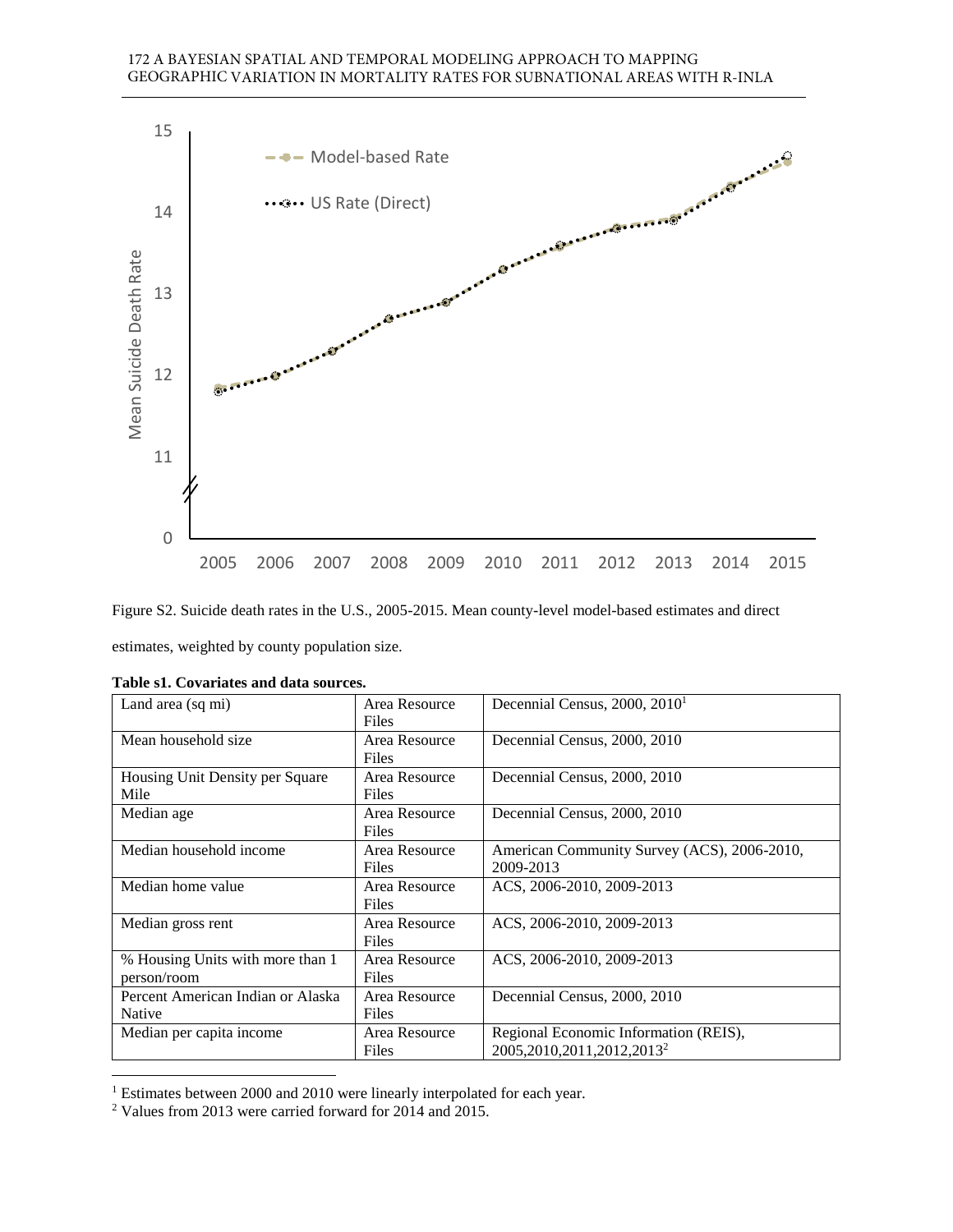| Percent Asian                                                            | Area Resource<br>Files                                             | Decennial Census, 2000, 2010                                                                      |
|--------------------------------------------------------------------------|--------------------------------------------------------------------|---------------------------------------------------------------------------------------------------|
| Percent non-Hispanic Black                                               | Area Resource<br>Files                                             | Decennial Census, 2000, 2010                                                                      |
| % Persons aged $25+ w/ 4+ Yrs$<br>College                                | Area Resource<br>Files                                             | ACS, 2006-2010, 2009-2013                                                                         |
| Percent of females divorced                                              | Area Resource<br>Files                                             | ACS, 2006-2010, 2009-2013                                                                         |
| Percent female headed household                                          | Area Resource<br>Files                                             | Decennial Census, 2000, 2010                                                                      |
| Percent foreign born                                                     | Area Resource<br>Files                                             | ACS, 2006-2010, 2009-2013                                                                         |
| Percent Hispanic                                                         | Area Resource<br>Files                                             | Decennial Census, 2000, 2010                                                                      |
| % Persons aged 25+ w/ High<br>School Diploma                             | Area Resource<br>Files                                             | ACS, 2006-2010, 2009-2013                                                                         |
| % Persons aged $25+$ w/ less than<br>High School Diploma                 | Area Resource<br>Files                                             | ACS, 2006-2010, 2009-2013                                                                         |
| Percent in owner-occupied housing                                        | Area Resource<br>Files                                             | Decennial Census, 2000, 2010                                                                      |
| Percent below the poverty level                                          | Area Resource<br>Files                                             | Census SAIPE, 2005,2006,2007,2008,2009,2010,<br>2011,2012,2013 <sup>3</sup>                       |
| Percent rural population                                                 | Area Resource<br>Files                                             | Decennial Census, 2000, 2010                                                                      |
| Percent urban population                                                 | Area Resource<br>Files                                             | Decennial Census, 2000, 2010                                                                      |
| Percent non-Hispanic White                                               | Area Resource<br>Files                                             | Decennial Census, 2000, 2010                                                                      |
| Percent workers in<br>agriculture/forestry/fishing/hunting/<br>mine work | Area Resource<br>Files                                             | ACS, 2006-2010, 2009-2013                                                                         |
| Percent workers in construction                                          | Area Resource<br>Files                                             | ACS, 2006-2010, 2009-2013                                                                         |
| Percent workers in<br>Education/Healthcare/Social<br>Assistance          | Area Resource<br>Files                                             | ACS, 2006-2010, 2009-2013                                                                         |
| Percent workers in manufacturing                                         | Area Resource<br>Files                                             | ACS, 2006-2010, 2009-2013                                                                         |
| Percent workers in Other Industries                                      | Area Resource<br>Files                                             | ACS, 2006-2010, 2009-2013                                                                         |
| Unemployment rate, 16+                                                   | Area Resource<br>Files                                             | Bureau of Labor Stats (BLS),<br>2005, 2010, 2011, 2012, 2013, 2014 <sup>4</sup>                   |
| Veteran population estimate                                              | Area Resource<br>Files                                             | Dept of Veteran's Affairs,<br>2005, 2006, 2007, 2008, 2009, 2010,<br>2011, 2012, 2013, 2014, 2015 |
| Number of violent crimes                                                 | <b>Uniform Crime</b><br>Reporting<br>Program Data:<br>County-Level | 2005, 2006, 2007, 2008, 2009, 2010, 2011, 2012, 2013, 201<br>4 <sup>5</sup>                       |

<sup>&</sup>lt;sup>3</sup> Values from 2013 were carried forward for 2014 and 2015.<br><sup>4</sup> Values from 2014 were carried forward to 2015.<br><sup>5</sup> Values from 2014 were carried forward to 2015.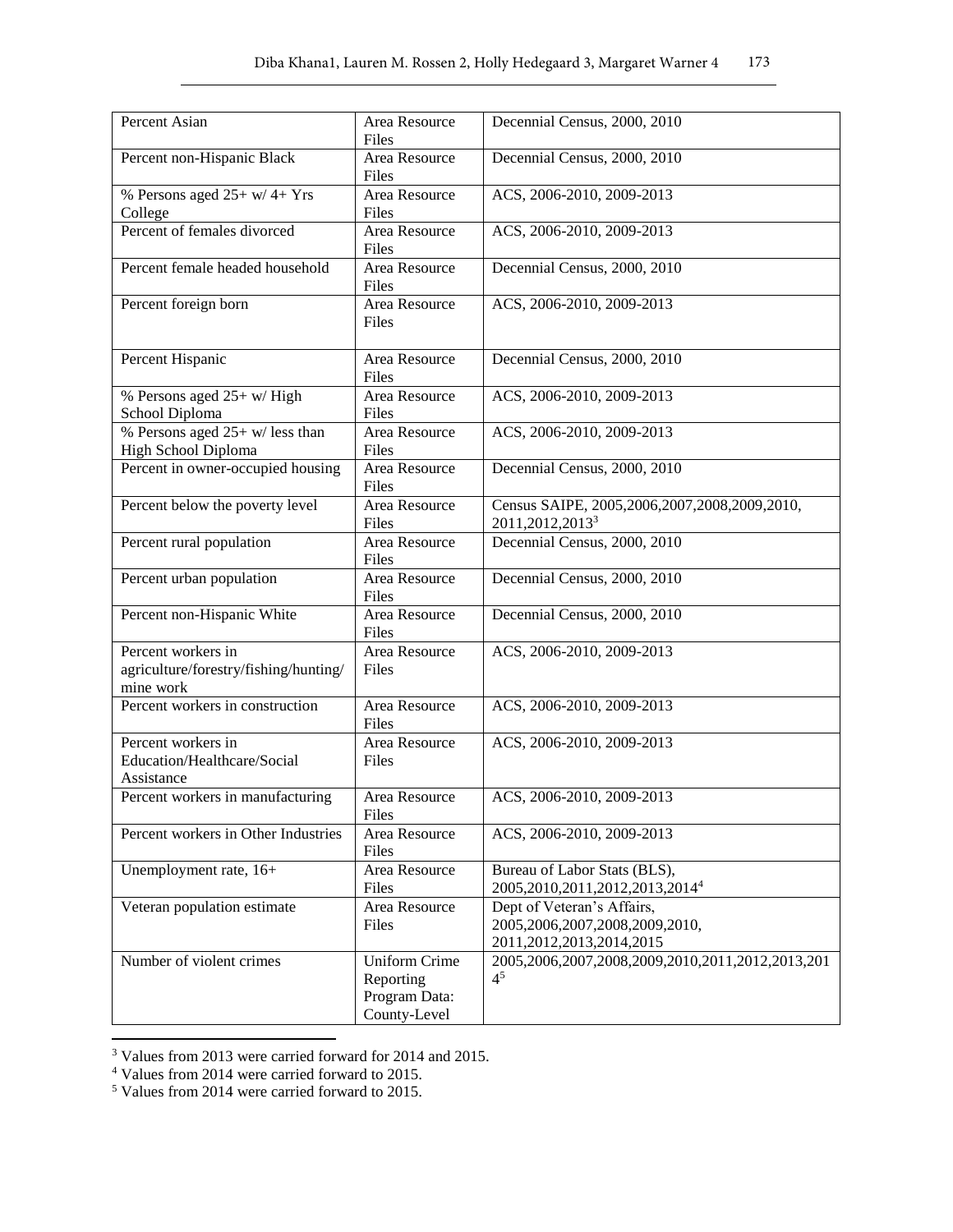## 174 A BAYESIAN SPATIAL AND TEMPORAL MODELING APPROACH TO MAPPING GEOGRAPHIC VARIATION IN MORTALITY RATES FOR SUBNATIONAL AREAS WITH R-INLA

|                                          | <b>Detailed Arrest</b>    |                                                           |
|------------------------------------------|---------------------------|-----------------------------------------------------------|
|                                          | and Offense Data          |                                                           |
| Number of property crimes                | <b>Uniform Crime</b>      | 2005, 2006, 2007, 2008, 2009, 2010, 2011, 2012, 2013, 201 |
|                                          | Reporting                 | $\overline{4}$                                            |
|                                          | Program Data:             |                                                           |
|                                          | County-Level              |                                                           |
|                                          | <b>Detailed Arrest</b>    |                                                           |
|                                          | and Offense Data          |                                                           |
| Number of drug abuse violations-         | <b>Uniform Crime</b>      | 2005,2006,2007,2008,2009,2010,2011,2012,2013,201          |
| total                                    | Reporting                 | 4                                                         |
|                                          | Program Data:             |                                                           |
|                                          | County-Level              |                                                           |
|                                          | <b>Detailed Arrest</b>    |                                                           |
|                                          | and Offense Data          |                                                           |
|                                          |                           |                                                           |
| All other offenses except traffic        | <b>Uniform Crime</b>      | 2005, 2006, 2007, 2008, 2009, 2010, 2011, 2012, 2013, 201 |
|                                          | Reporting                 | $\overline{4}$                                            |
|                                          | Program Data:             |                                                           |
|                                          | County-Level              |                                                           |
|                                          | <b>Detailed Arrest</b>    |                                                           |
|                                          | and Offense Data          |                                                           |
| Estimated number of foreclosure          | Housing and               | 2007-20087                                                |
| starts divided by number of              | Urban                     |                                                           |
| mortgages times 100.                     | Development               |                                                           |
|                                          | Small Area                |                                                           |
|                                          | Foreclosure               |                                                           |
|                                          | Rates <sup>6</sup>        |                                                           |
| <b>United States Postal Service data</b> | Housing and               | 20087                                                     |
| from June 2008 on residential            | Urban                     |                                                           |
|                                          |                           |                                                           |
| addresses vacant 90-days or longer       | Development               |                                                           |
|                                          | Small Area                |                                                           |
|                                          | Foreclosure               |                                                           |
|                                          | Rates                     |                                                           |
| Estimated high cost loan rate:           | Housing and<br>Urban      | 2004-20068                                                |
| percent of loans shown to be high        |                           |                                                           |
| cost according to Home Mortgage          | Development<br>Small Area |                                                           |
| Disclosure Act data                      |                           |                                                           |
|                                          | Foreclosure               |                                                           |
|                                          | Rates                     |                                                           |
| Illicit drug or alcohol                  | National Survey           | 2006-2008,2008-2010,2010-20129                            |
| abuse/dependence in past year            | of Drug Use and           |                                                           |
|                                          | <b>Health Substate</b>    |                                                           |
|                                          | Estimates                 |                                                           |
| Any mental illness in past year          | National Survey           | 2006-2008,2008-2010,2010-2012                             |
|                                          | of Drug Use and           |                                                           |
|                                          | <b>Health Substate</b>    |                                                           |
|                                          | Estimates                 |                                                           |

6 https://www.huduser.gov/portal/datasets/nsp\_foreclosure\_data.html

<sup>7</sup>Time-invariant variable.

<sup>8</sup> Time-invariant variable.

<sup>&</sup>lt;sup>9</sup> Values from the 2010-2012 data were carried forward to 2015.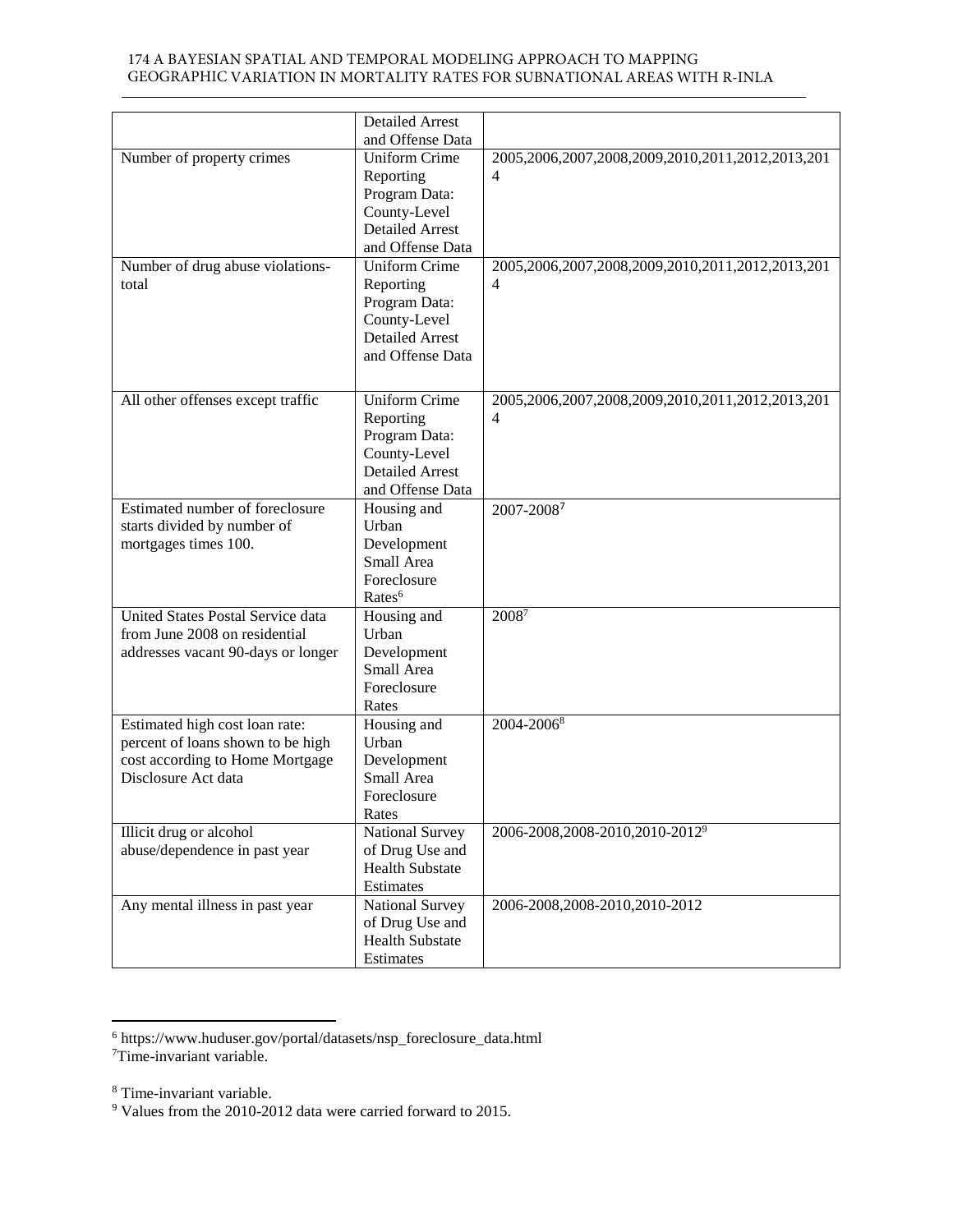| Nonmedical Use of Pain Relievers<br>in the Past Year among Individuals<br>Aged 12 or Older                                                            | National Survey<br>of Drug Use and<br><b>Health Substate</b>                           | 2006-2008,2008-2010,2010-2012                                         |
|-------------------------------------------------------------------------------------------------------------------------------------------------------|----------------------------------------------------------------------------------------|-----------------------------------------------------------------------|
| Major Depressive Episode in the<br>Past Year among Adults Aged 18 or<br>Older                                                                         | Estimates<br>National Survey<br>of Drug Use and<br><b>Health Substate</b><br>Estimates | 2006-2008,2008-2010,2010-2012                                         |
| Marijuana Use in the Past Year<br>among Individuals Aged 12 or<br>Older                                                                               | National Survey<br>of Drug Use and<br><b>Health Substate</b><br>Estimates              | 2006-2008,2008-2010,2010-2012                                         |
| Serious Mental Illness in the Past<br>Year among Adults Aged 18 or<br>Older                                                                           | National Survey<br>of Drug Use and<br><b>Health Substate</b><br>Estimates              | 2006-2008,2008-2010,2010-2012                                         |
| Had Serious Thoughts of Suicide in<br>the Past Year among Adults Aged<br>18 or Older                                                                  | National Survey<br>of Drug Use and<br><b>Health Substate</b><br>Estimates              | 2006-2008,2008-2010,2010-2012                                         |
| Illicit Drug Use in the Past Month<br>among Individuals Aged 12 or<br>Older                                                                           | National Survey<br>of Drug Use and<br><b>Health Substate</b><br>Estimates              | 2006-2008,2008-2010,2010-2012                                         |
| Tobacco Product Use in the Past<br>Month among Individuals Aged 12<br>or Older                                                                        | National Survey<br>of Drug Use and<br><b>Health Substate</b><br>Estimates              | 2006-2008,2008-2010,2010-2012                                         |
| Treatment gap for alcohol -<br>Needing But Not Receiving<br>Treatment for Alcohol Use in the<br>Past Year among Individuals Aged<br>12 or Older       | National Survey<br>of Drug Use and<br><b>Health Substate</b><br>Estimates              | 2006-2008,2008-2010,2010-2012                                         |
| Treatment gap for drug use -<br>Needing But Not Receiving<br>Treatment for Illicit Drug Use in<br>the Past Year among Individuals<br>Aged 12 or Older | National Survey<br>of Drug Use and<br><b>Health Substate</b><br>Estimates              | 2006-2008,2008-2010,2010-2012                                         |
| Percent of deaths with underlying<br>cause of R99 code (state-level): ill-<br>defined and unknown cause of<br>mortality                               | <b>Mortality Data</b>                                                                  | 2005,2006,2007,2008,2009,2010<br>2011, 2012, 2013, 2014, 2015         |
| Percent of deaths pending (state-<br>level)                                                                                                           | <b>Mortality Data</b>                                                                  | 2005,2006,2007,2008,2009,2010<br>2011, 2012, 2013, 2014, 2015         |
| Model-based age adjusted death<br>rates due to drug poisoning                                                                                         | Model-Based<br>Drug Poisoning<br>Estimates                                             | 2005,2006,2007,2008,2009,2010<br>2011, 2012, 2013, 2014 <sup>10</sup> |
|                                                                                                                                                       |                                                                                        |                                                                       |

<sup>10</sup> Values for 2014 were carried forward to 2015.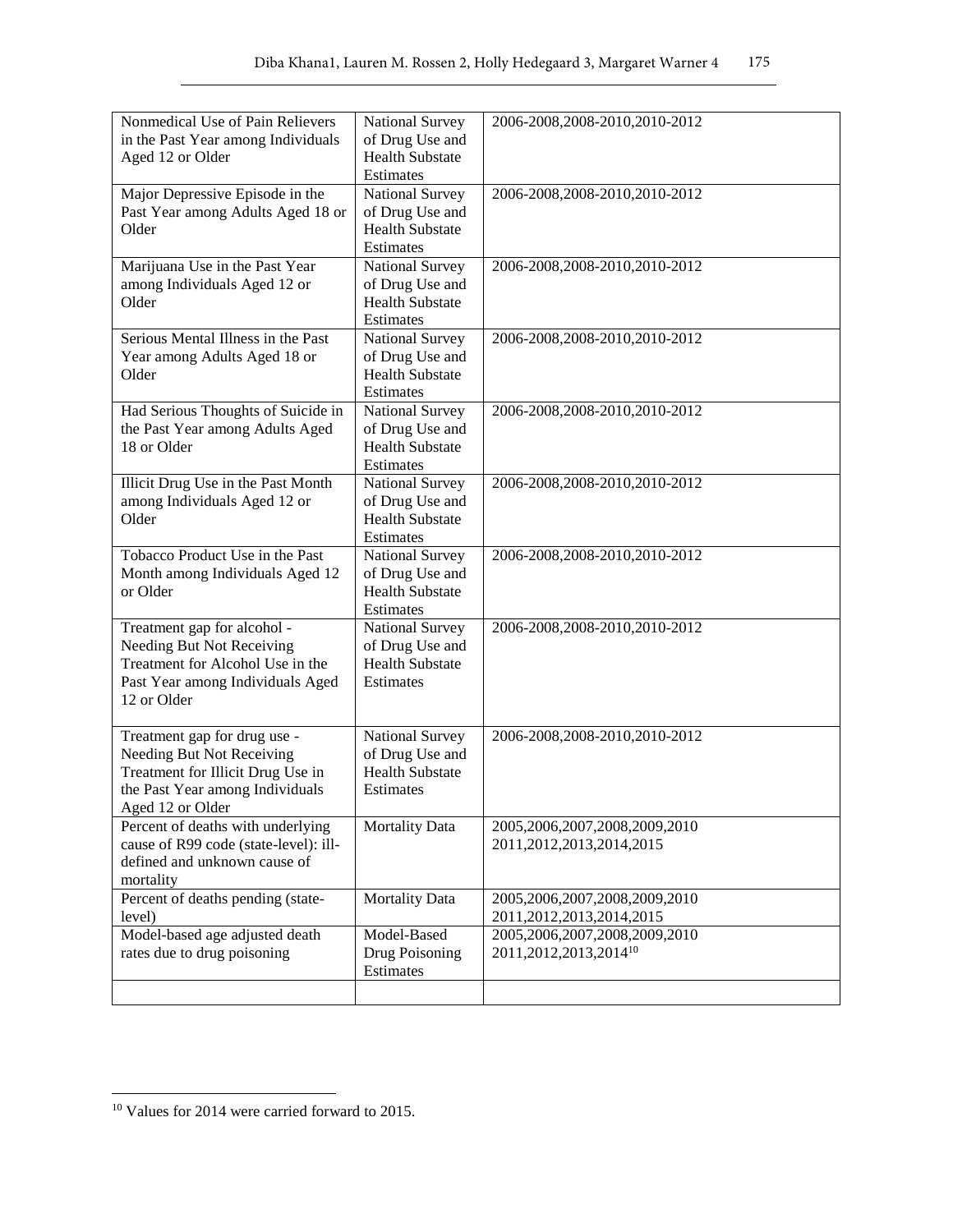## 176 A BAYESIAN SPATIAL AND TEMPORAL MODELING APPROACH TO MAPPING GEOGRAPHIC VARIATION IN MORTALITY RATES FOR SUBNATIONAL AREAS WITH R-INLA



Figure S3. Model diagnostics from the best model with all covariates. The above plots for the marginals of the precisions of the prior variances for non-spatial effects,  $\tau_v$ , spatial effects,  $\tau_u$ , correlated time effect,  $\tau_{\varphi 1}$  and iid space time interaction effect,  $\tau_{\psi}$ .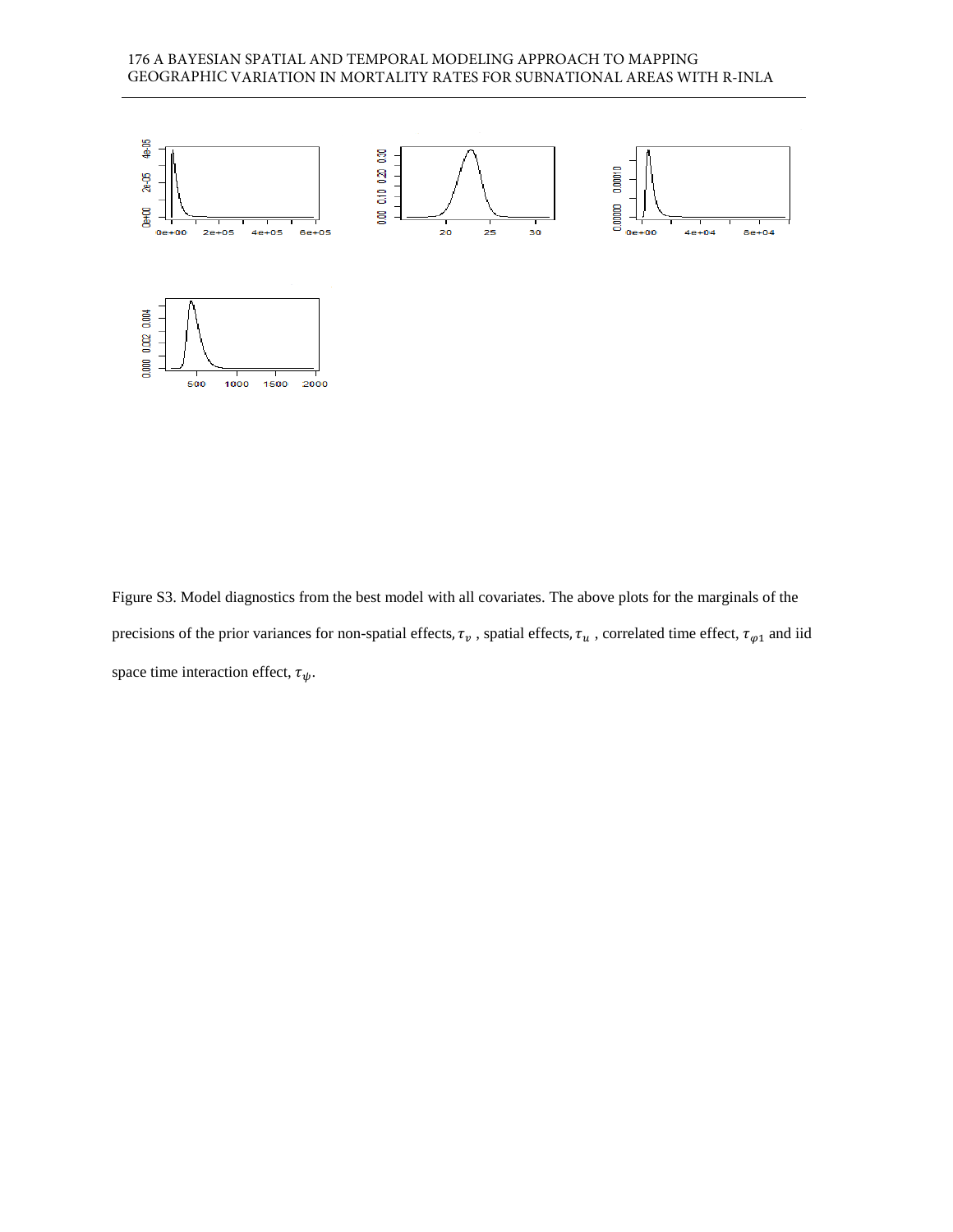

Model estimates with Delaunay triangulation spatial weighting scheme



Figure S4. Comparison of the estimated county level SRs (top) and the associated posterior standard deviations (bottom) obtained from the best model with all covariates using the Delaunay triangulation and sphere of influence spatial weighting schemes.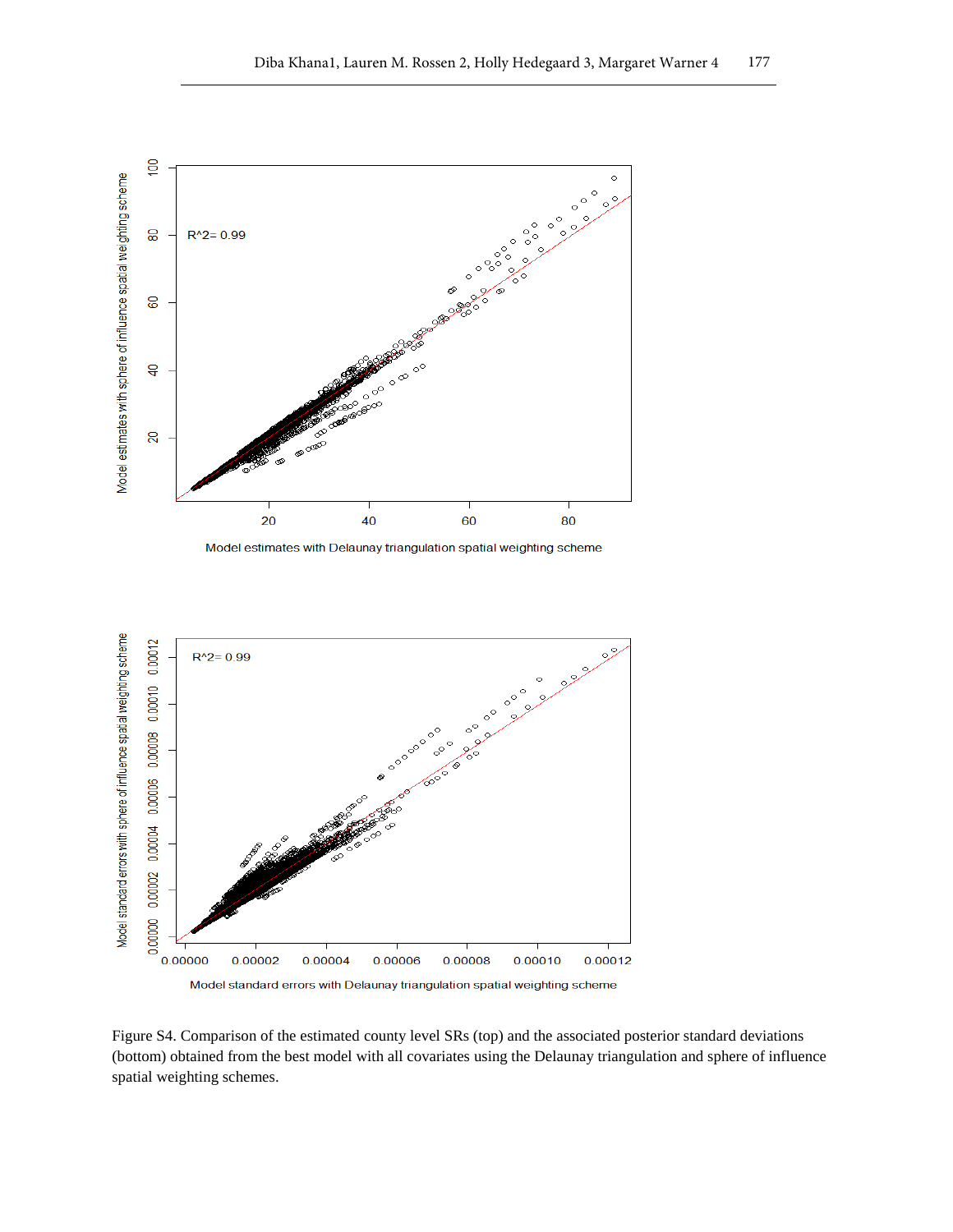

Figure S5. Uncertainty in the county level SRs for the year 2005 (top) and 2015 (bottom) from the best model with all covariates.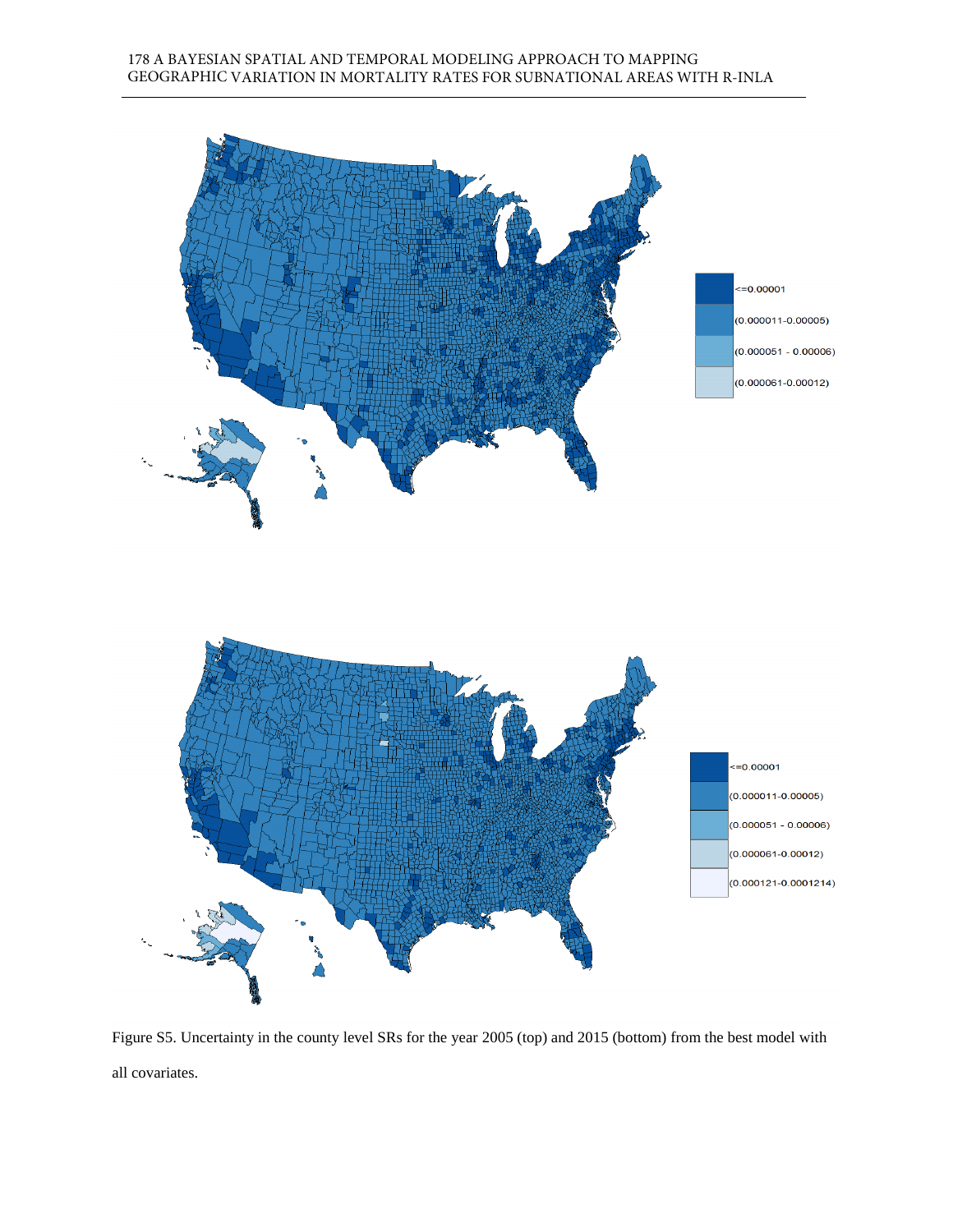

Figure S6. Scatterplot of aggregated state level MCMC simulations based SRs vs aggregated state level INLA based SRs, 2005-2015.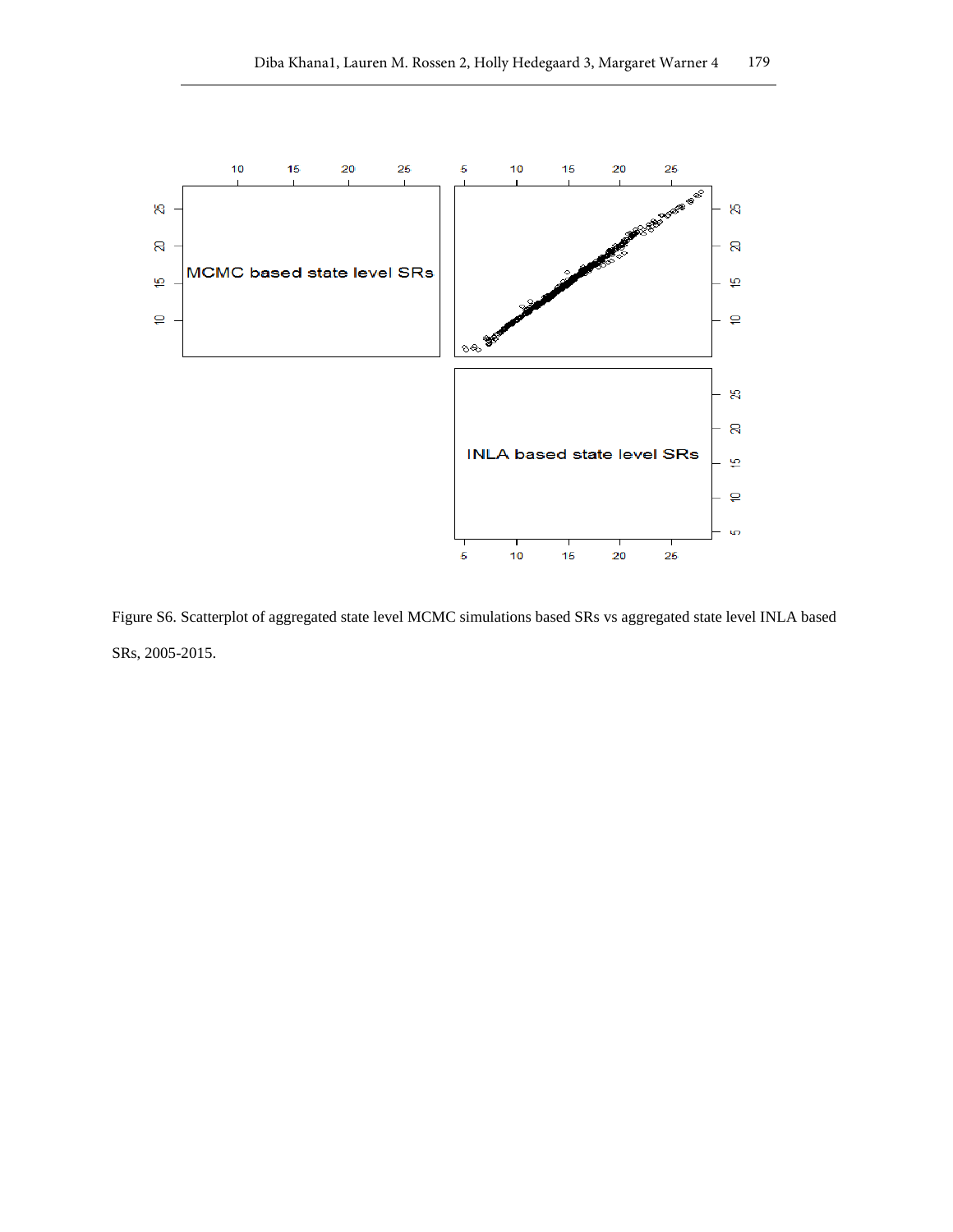## 180 A BAYESIAN SPATIAL AND TEMPORAL MODELING APPROACH TO MAPPING GEOGRAPHIC VARIATION IN MORTALITY RATES FOR SUBNATIONAL AREAS WITH R-INLA

| Covariate                                                                           | $\beta$  | 95% Bayesian Credible<br>Interval |        |
|-------------------------------------------------------------------------------------|----------|-----------------------------------|--------|
| Intercept                                                                           | $-8.76$  | $(-8.76,-8.75)$                   | *      |
| Demographic factors                                                                 |          |                                   |        |
| Land area (sq mi)                                                                   | 0.01     | $(-0.002, 0.02)$                  |        |
| Mean household size                                                                 | $-0.08$  | $(-0.10,-0.06)$                   | $\ast$ |
| Housing Unit Density per Square Mile                                                | $-0.002$ | $(-0.01, 0.003)$                  |        |
| Median age                                                                          | 0.02     | $(-0.0002, 0.03)$                 |        |
| Percent American Indian or Alaska Native                                            | $-0.004$ | $(-0.02, 0.015)$                  |        |
| <b>Percent Asian</b>                                                                | $-0.02$  | $(-0.04,-0.01)$                   | $\ast$ |
| Percent non-Hispanic Black                                                          | 0.05     | (0.03, 0.06)                      | ∗      |
| Percent foreign born                                                                | 0.04     | (0.02, 0.05)                      | ∗      |
| Percent Hispanic                                                                    | 0.04     | (0.01, 0.07)                      | ∗      |
| Percent non-Hispanic White                                                          | 0.02     | (0.01, 0.03)                      | $\ast$ |
| Percent rural population                                                            | $-0.02$  | $(-0.03,-0.005)$                  | ∗      |
| Percent urban population                                                            | $-0.17$  | $(-0.22,-0.12)$                   | $\ast$ |
| Veteran population estimate                                                         | $-0.06$  | $(-0.08,-0.04)$                   | ∗      |
| Percent of females divorced                                                         | 0.04     | (0.030, 0.05)                     | $\ast$ |
| Socioeconomic and housing-related factors                                           |          |                                   |        |
| Median household income                                                             | 0.06     | (0.04, 0.1)                       | ∗      |
| Median home value                                                                   | $-0.02$  | $(-0.04,-0.0003)$                 | $\ast$ |
| Median gross rent                                                                   | $-0.07$  | $(-0.1,-0.04)$                    | $\ast$ |
| % Housing Units with more than 1 person/room                                        | $-15.2$  | $(-49.36, 17.4)$                  |        |
| Median per capita income                                                            | $-15.2$  | $(-49.38, 17.38)$                 |        |
| % Persons aged 25+ w/ High School Diploma                                           | 0.02     | (0.001, 0.04)                     | $\ast$ |
| % Persons aged 25+ w/ less than High School Diploma                                 | $-0.01$  | $(-0.03, 0.002)$                  |        |
| % Persons aged 25+ w/ 4+ Yrs College                                                | 0.0004   | $(-0.006, 0.007)$                 |        |
| Percent in owner-occupied housing                                                   | $-0.04$  | $(-0.05,-0.02)$                   | $\ast$ |
| Percent below the poverty level                                                     | $-0.046$ | $(-0.09, 0.002)$                  |        |
| Percent female headed household                                                     | $-0.16$  | $(-0.66, 0.34)$                   |        |
| Percent workers in agriculture/forestry/fishing/hunting/                            |          |                                   |        |
| mine work                                                                           | $-0.03$  | $(-0.2, 0.13)$                    |        |
| Percent workers in construction                                                     | $-0.1$   | $(-0.41, 0.21)$                   |        |
| Percent workers in Education/Healthcare/Social Assistance                           | $-0.15$  | $(-0.64, 0.33)$                   |        |
| Percent workers in manufacturing                                                    | $-0.15$  | $(-0.67, 0.37)$                   |        |
| Percent workers in Other Industries                                                 | 0.008    | $(-3.9E-05, 0.017)$               |        |
| Unemployment rate, 16+                                                              | 0.02     | (0.005, 0.03)                     | $\ast$ |
| Estimated number of foreclosure starts divided by number of<br>mortgages times 100. | 0.001    | $(-0.007, 0.009)$                 |        |
| United States Postal Service data from June 2008 on residential                     |          |                                   |        |
| addresses vacant 90-days or longer                                                  | 0.01     | $(8.93E-05,0.016)$                |        |

Table s2. Parameter estimates and 95% credible intervals from the best fitting model